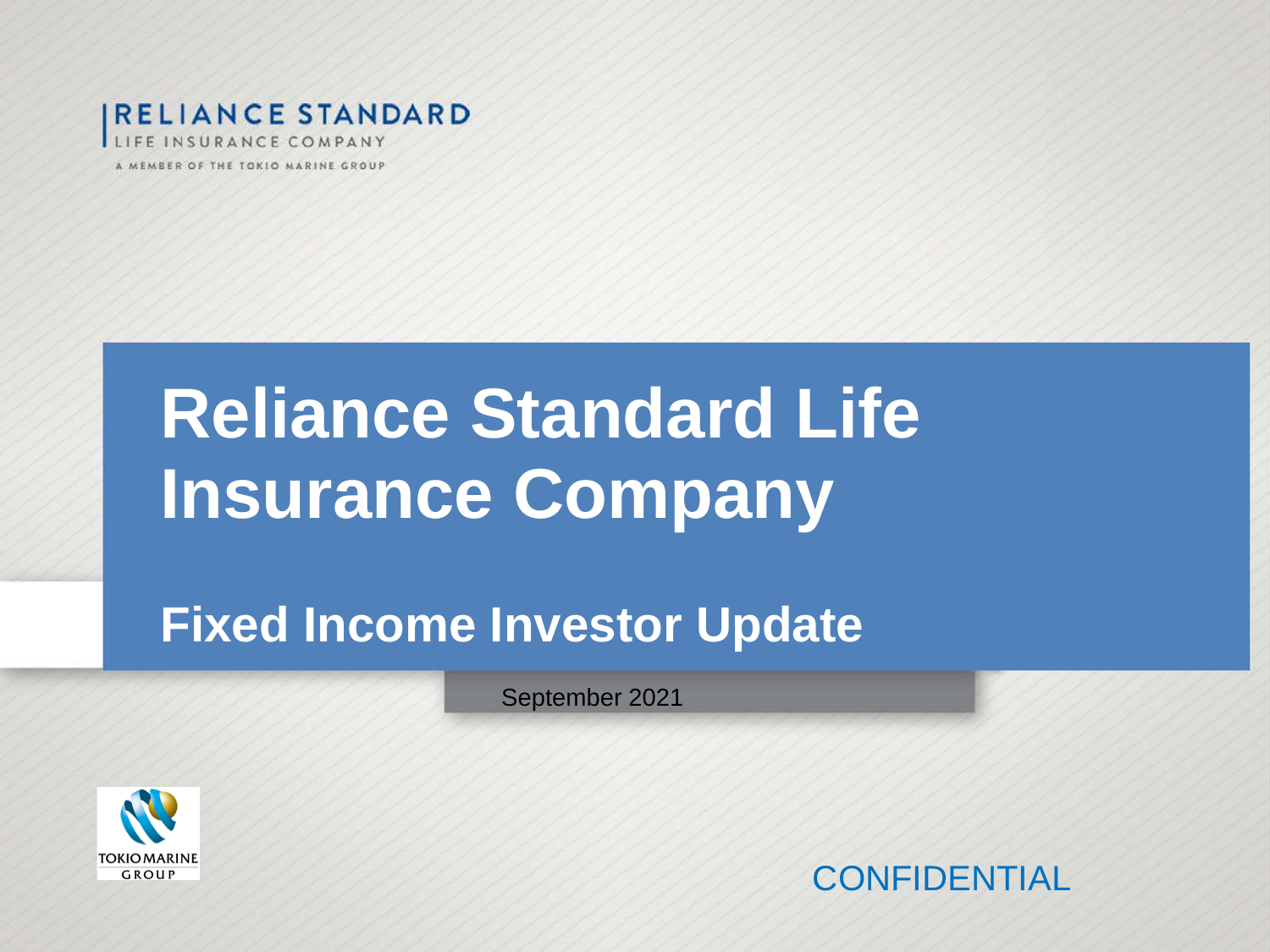### **Notice to Potential Investors**



This Presentation has been prepared from information supplied by Reliance Standard Life Insurance Company ("RSL" or "Reliance Standard Life") and from third-party sources indicated herein. Such third-party information has not been independently verified. RSL makes no representations or warranties, expressed or implied, as to the accuracy or completeness of such information. The statements contained in this Presentation are as of September 2021 unless another time is specified in relation to them, and access to this Presentation at any given time shall not give rise to any implication that there has been a change in the facts set forth in this Presentation since that date.

This Presentation does not constitute an offer to sell or the solicitation of an offer to buy any securities of RSL. The summary descriptions and other information included in this Presentation are intended only for informational purposes and convenient reference. The information contained in this Presentation is not intended to provide, and should not be relied upon for, accounting, legal or tax advice or investment recommendations. This Presentation does not purport to be complete. This Presentation and any oral statements accompanying this Presentation constitute confidential, sensitive and proprietary information. By receiving and reviewing this Presentation, you agree to treat it as strictly confidential.

This Presentation and any oral statements accompanying this Presentation may contain forward-looking statements. Such statements include statements regarding the belief or current expectations of the management of RSL concerning its future financial condition and results of operations, including its expected operating and non-operating relationships, ability to meet debt service obligations and financing plans, product sales, distribution channels, retention of business, investment yields and spreads, investment portfolio, ability to manage asset-liability cash flows and any statement concerning RSL's potential future response or responses to the COVID-19 pandemic or any related contagious disease or pandemic, including any statement concerning the effect of any such contagious disease or pandemic on RSL's business, financial condition, liquidity or results of operations. You are cautioned that any such forward-looking statements are not guarantees of future performance and involve risks and uncertainties, and that actual results may differ materially from those in the forward-looking statements as a result of various factors.

Neither RSL nor Tokio Marine Holdings, Inc. intends, or is under any obligation, to update any forward-looking statement included in this Presentation or in any oral statement accompanying this Presentation.

The preparation of financial statements requires management to make estimates and assumptions that impact the reported amount of assets and liability, the disclosure of contingent assets and liabilities at the date of the statutory financial statements and the reported amounts of revenues and expenses during the reporting periods. Financial information provided through this Presentation is prepared in accordance with statutory accounting principles unless otherwise specified or noted.

This Presentation is not for publication or distribution, directly or indirectly, to persons in the United States (within the meaning of Regulation S under the U.S. Securities Act of 1933, as amended) or to entities outside the United States or any other jurisdiction which prohibits the same except in compliance with applicable securities laws.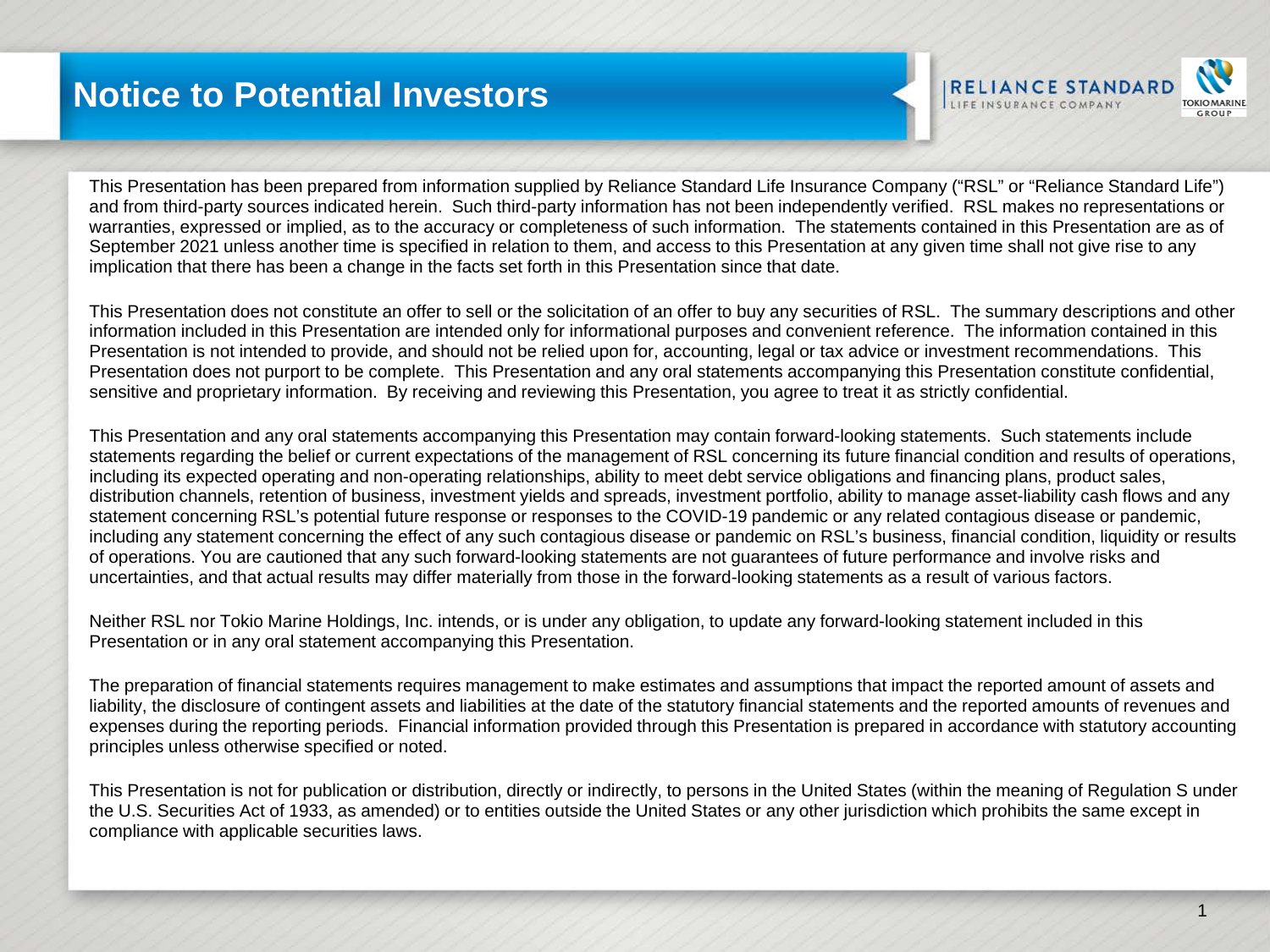

**Tokio Marine Holdings, Inc. ("TM" or "Tokio Marine") is a global financial services holding company that operates a broad array of property-casualty and life insurance, reinsurance and other financial businesses**

| Total Assets at 3/31/21 <sup>(1)</sup> | Net Assets at $3/31/21^{(1)}$ |              | $FY20$ Net Income <sup>(1)</sup> |  |
|----------------------------------------|-------------------------------|--------------|----------------------------------|--|
| \$233 billion                          | \$34 billion                  | \$50 billion | \$1.5 billion                    |  |

**Leading insurance and financial services companies in Japan and 36 other countries, with international subsidiaries including Lloyd's reinsurer Kiln and U.S. insurers Philadelphia Consolidated, HCC Insurance, PURE Group and Delphi Financial Group, Inc. ("Delphi")**

**Tokio Marine's primary subsidiary, Tokio Marine & Nichido Fire ("TMNF"), is the oldest and one of the largest domestic general insurance companies in Japan**

**As part of its international growth strategy, TM acquired Delphi, parent company of Reliance Standard Life Insurance Company ("RSL"), in 2012**

**Delphi was the largest single contributor to TM's International Insurance Business division's profits in the last four fiscal years(2,3)**

| (in Yen billions)         | <b>FY17 Business</b> | <b>FY18 Business</b> | <b>FY19 Business</b> | <b>FY20 Business</b> |
|---------------------------|----------------------|----------------------|----------------------|----------------------|
| <b>Company</b>            | <b>Unit Profits</b>  | <b>Unit Profits</b>  | <b>Unit Profits</b>  | <b>Unit Profits</b>  |
| Delphi                    | 473.0                | ¥ 58.5               | ¥76.5                | 445.6                |
| <b>TMHCC</b>              | 45.1                 | 45.3                 | 41.9                 | 25.3                 |
| Philadelphia              | 39.2                 | 43.9                 | 27.0                 | 39.9                 |
| Asia/Oceana               | 13.7                 | 12.0                 | 16.6                 | (6.0)                |
| South & Central America   | 5.0                  | 9.2                  | 10.8                 | 10.9                 |
| <b>EMEA / Reinsurance</b> | (33.4)               | 12.9                 | 2.2                  | (11.8)               |

Note: Tokio Marine consolidated figures shown in US dollars. TM fiscal year ends 3/31.

(1) Assumes 3/31/21 ending JPY/USD exchange rate for balance sheet items and average exchange rate for the fiscal year ended 3/31/21 for income statement items

(2) Average exchange rate over the period used<br>(3) Source: Tokio Marine "FY2020 Results & FY

Source: Tokio Marine "FY2020 Results & FY2021 Projections" May 2021, and comparable reports for FY19, FY18 and FY17 in May 2020, May 2019 and May 2018, respectively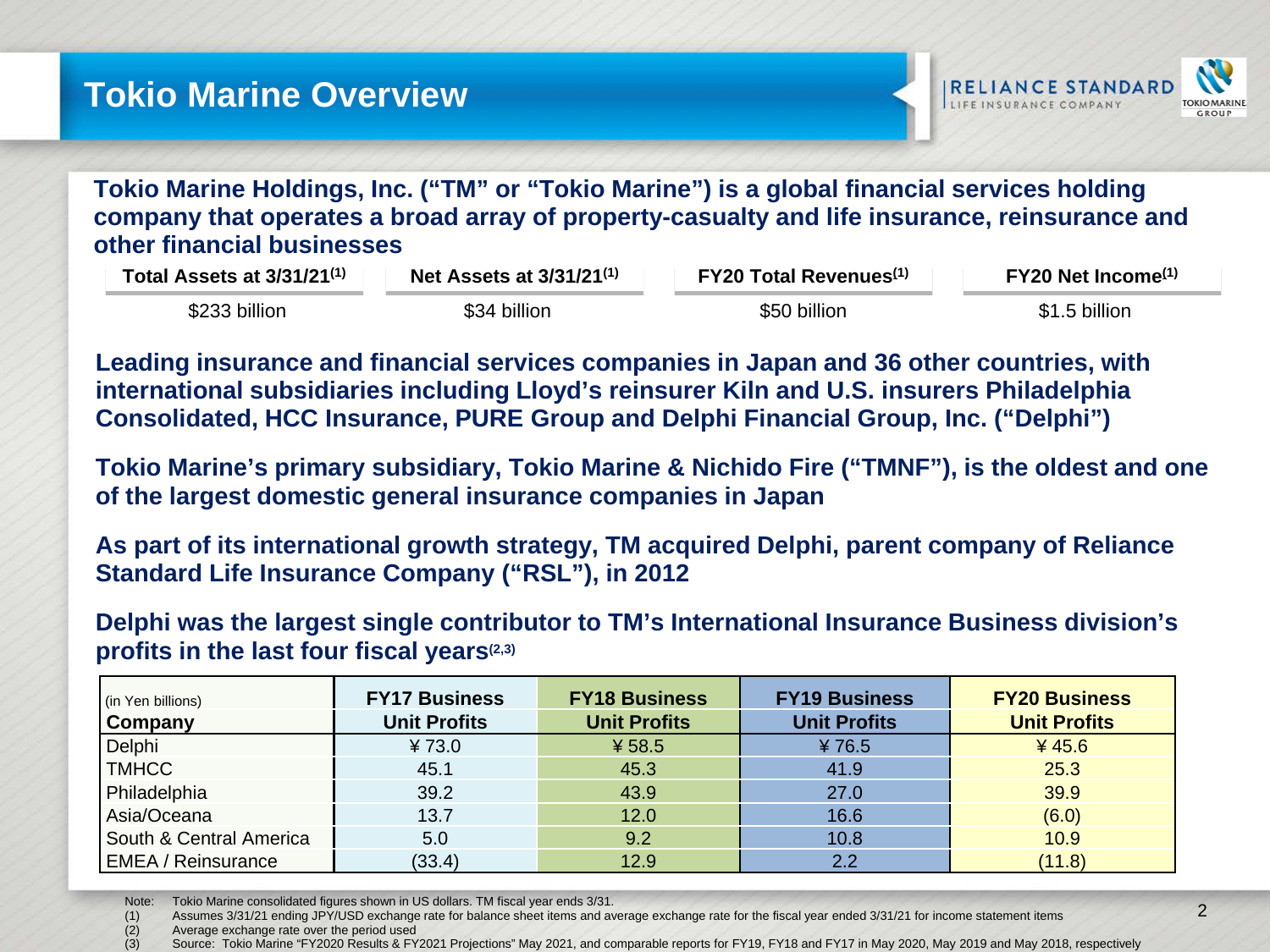### **Tokio Marine Group Structure**



**IRELIANCE STANDARD** LIFE INSURANCE COMPANY

**TOKIO MARINE** GROUP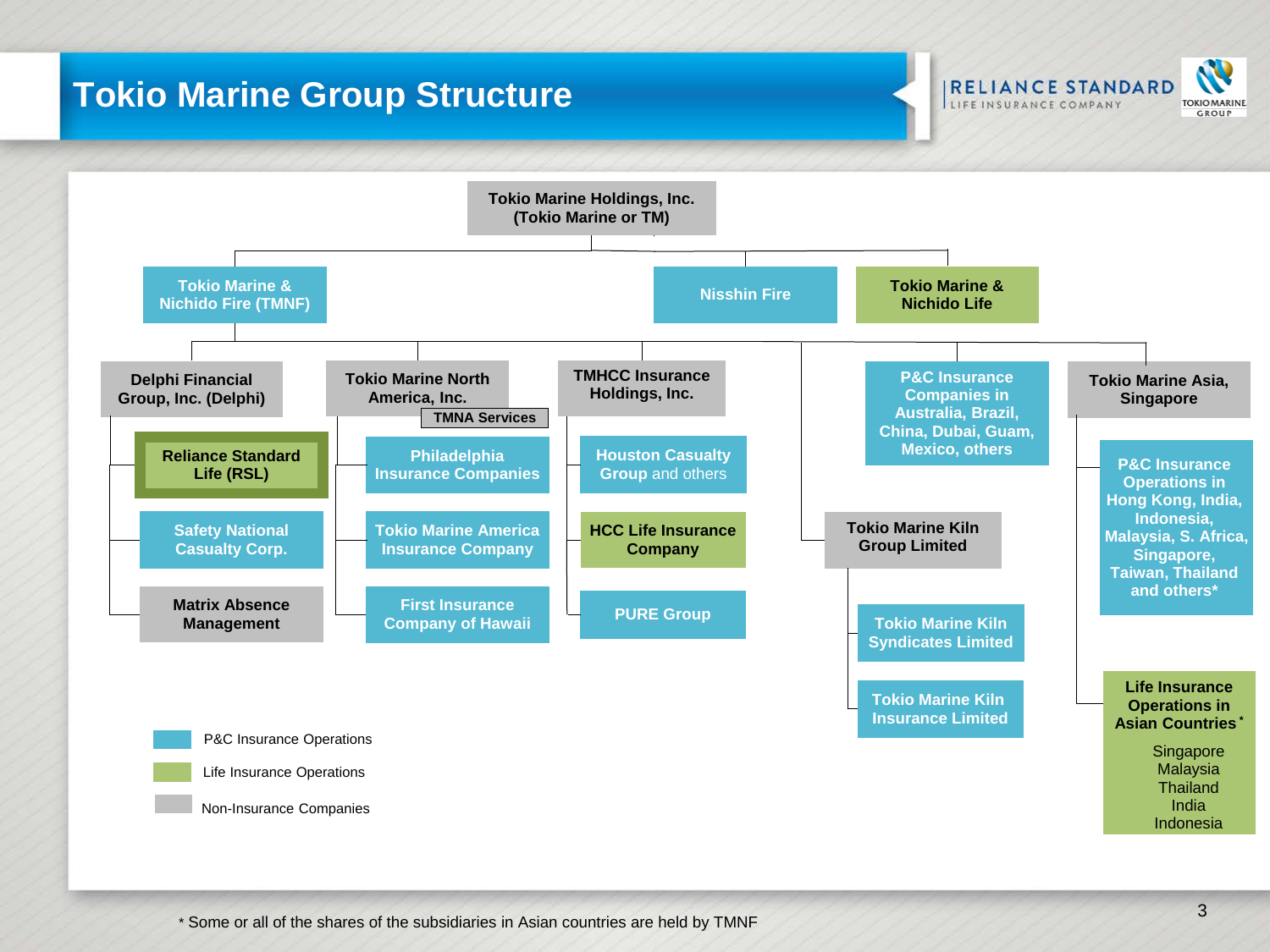### **Capital Support and Ratings**



#### **Current Ratings Profile**

| <b>Rating Agency</b> | <b>Type of Rating</b>        | <b>Tokio Marine &amp; Nichido Fire</b> | <b>Reliance Standard Life</b> |
|----------------------|------------------------------|----------------------------------------|-------------------------------|
| S&P                  | <b>Financial Strength</b>    | A+ (Stable)                            | A+ (Stable)                   |
| Moody's              | Insurance Financial Strength | Aa3 (Stable)                           | A2 (Stable)                   |
| A.M. Best            | <b>Financial Strength</b>    | $A++$ (Stable)                         | A++ (Stable)                  |
| R&I                  | <b>Issuer</b>                | AA+ (Stable)                           |                               |
| <b>JCR</b>           | Long-term Issuer             | AAA (Stable)                           |                               |
| <b>Fitch Ratings</b> | Insurance Financial Strength | AA- (Stable)                           |                               |

#### **Tokio Marine explicitly provides capital support to RSL through a Capital Support Agreement issued directly from TMNF(1)**

- − Provides for RSL to maintain a minimum Risk Based Capital ratio of 300%
- TMNF to contribute additional capital to RSL as necessary to achieve the minimum RBC
- − TMNF provides similar capital support agreements to Delphi and Delphi's other major subsidiaries as well as most of Tokio Marine's other international subsidiaries
- − Coupon increase of 50 bps if RSL is downgraded by S&P or Moody's because of an adverse change to, or termination of, the Capital Support Agreement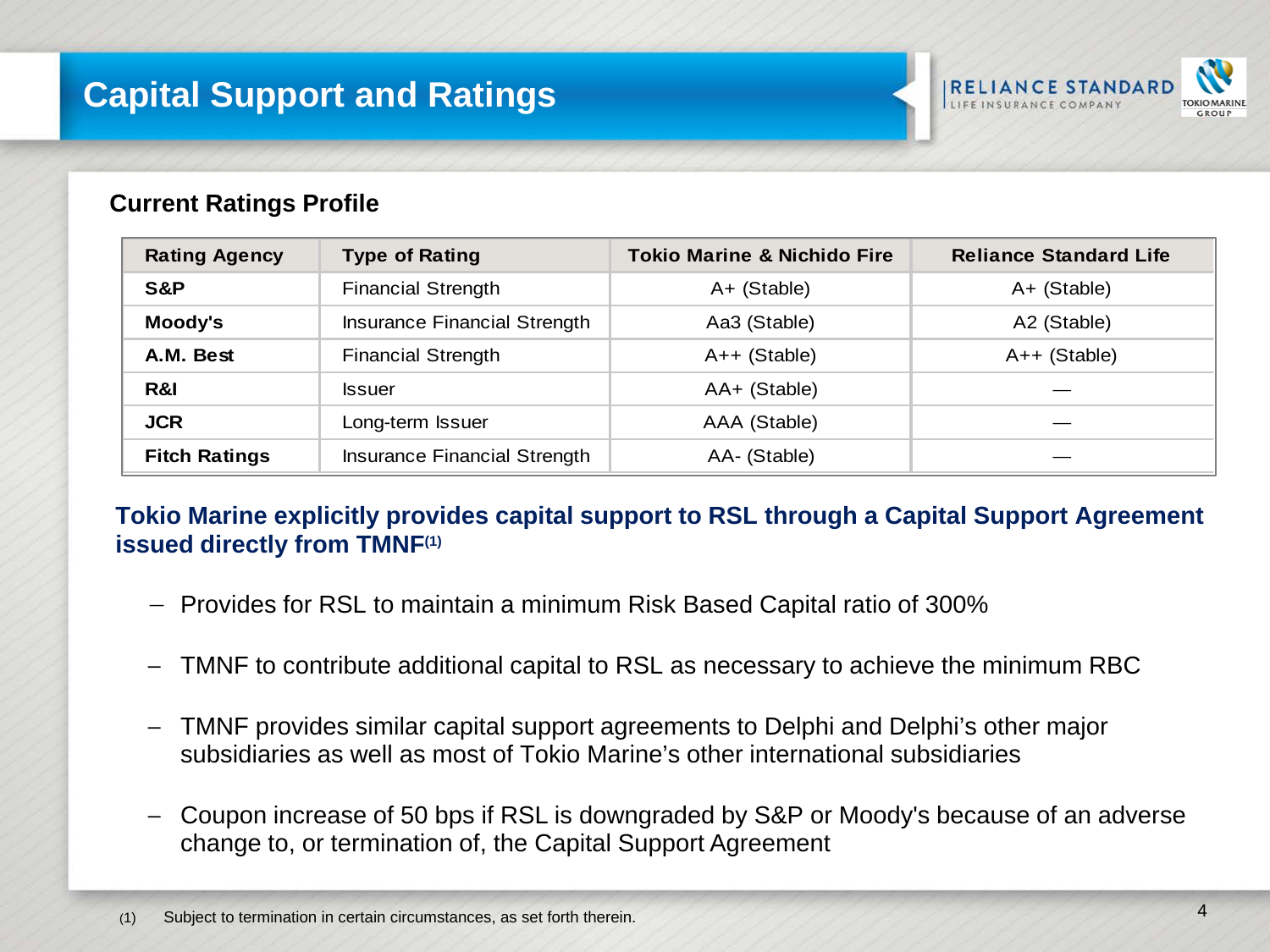### **Significant Size and Scale at Tokio Marine**

#### **IRELIANCE STANDARD** LIFE INSURANCE COMPANY



#### **Consolidated Balance Sheet**

(Yen in millions)

|                                         | As of      | As of      |
|-----------------------------------------|------------|------------|
|                                         | 3/31/20    | 3/31/2021  |
| <b>Assets</b>                           |            |            |
| Cash and bank deposits                  | ¥ 820,873  | ¥812,011   |
| <b>Securities</b>                       | 17,875,998 | 18,741,600 |
| Loans                                   | 1,524,100  | 1,626,614  |
| Fixed assets                            | 1,416,522  | 1,389,491  |
| Other assets                            | 3,616,467  | 3,195,646  |
| <b>Total Assets</b>                     | 25,253,966 | 25,765,368 |
| <b>Liabilities</b>                      |            |            |
| Insurance liabilities                   | 17,222,596 | 18,020,554 |
| Corporate bonds                         | 270,536    | 230,597    |
| <b>Other liabilities</b>                | 3,848,520  | 3,216,017  |
| Net defined benefit liabilities         | 245,966    | 254,274    |
| Deferred tax liabilities                | 239,668    | 321,141    |
| <b>Total Liabilities</b>                | 21,827,286 | 22,042,587 |
| <b>Net Assets</b>                       |            |            |
| Shareholders' equity                    | 1,927,082  | 1,915,553  |
| Accumulated other comprehensive         |            |            |
| income                                  | 1,445,066  | 1,748,467  |
| Stock acquisition rights                | 2,545      | 2,379      |
| Non-controlling interests               | 51,980     | 56,380     |
| <b>Total net assets</b>                 | 3,426,675  | 3,722,780  |
| <b>Total liabilities and net assets</b> | 25,253,966 | 25,765,368 |

#### **Consolidated Statement of Income**

(Yen in millions)

| <b>Year Ended</b> | Year Ended                                                               |
|-------------------|--------------------------------------------------------------------------|
| 3/31/2020         | 3/31/2021                                                                |
|                   |                                                                          |
| ¥4,701,979        | ¥4,669,910                                                               |
| 642,214           | 661,414                                                                  |
| 121,238           | 129,870                                                                  |
| 5,465,432         | 5,461,195                                                                |
|                   |                                                                          |
|                   | 4,185,395                                                                |
| 82,938            | 79,552                                                                   |
| 892,776           | 900,956                                                                  |
| 29,522            | 28,556                                                                   |
|                   | 266,735                                                                  |
|                   | (23,561)                                                                 |
|                   |                                                                          |
| 354,127           | 243,174                                                                  |
|                   | 81,337                                                                   |
|                   | 161,837                                                                  |
|                   |                                                                          |
|                   | 35                                                                       |
|                   |                                                                          |
|                   | 161,801                                                                  |
|                   | 4,096,249<br>363,945<br>(9,818)<br>92,289<br>261,838<br>2,074<br>259,763 |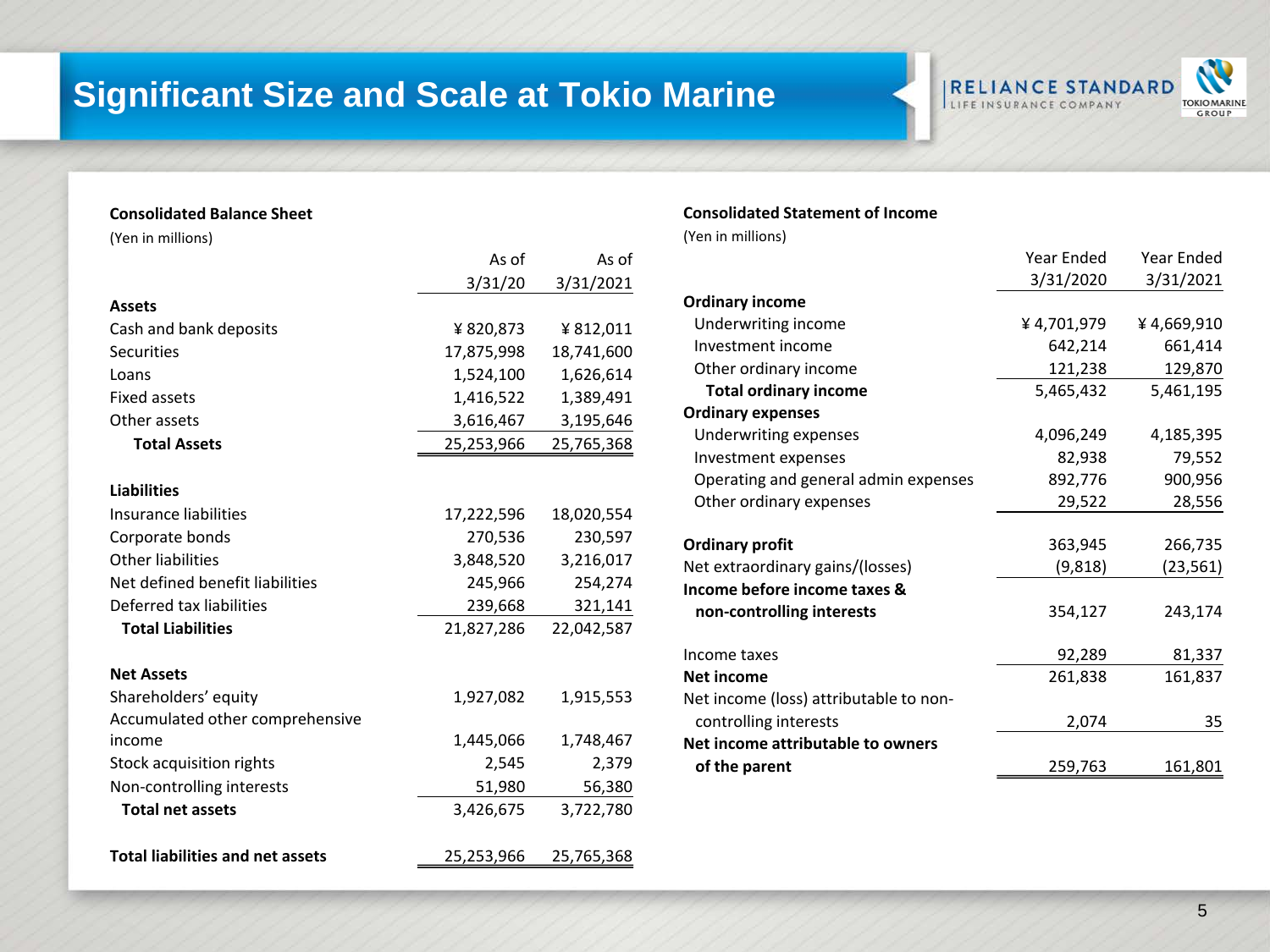### **Overview of Reliance Standard Life**





#### **Delphi is focused on specialty insurance and insurance-related businesses**

- − Group employee benefits insurance and retirement services products through primary life insurance subsidiary, RSL
- − High layer workers' compensation and other property-casualty insurance products through primary propertycasualty subsidiary, Safety National Casualty Corporation

#### **RSL underwrites a diverse portfolio of group benefits and other insurance products in two business segments**

- − Group Employee Benefits: group disability, life, travel accident, dental, vision, voluntary accidental death and dismemberment, medical stop loss and limited benefit health insurance
- − Retirement Services: individual fixed annuities, funding agreements and other asset accumulation products

#### **RSL generated total premiums and annuity considerations of \$2.3 billion and net operating income\* of \$166 million for the year ended 12/31/20**

#### **RSL had total assets of \$18.2 billion and statutory capital & surplus of \$1.7 billion as of 6/30/21**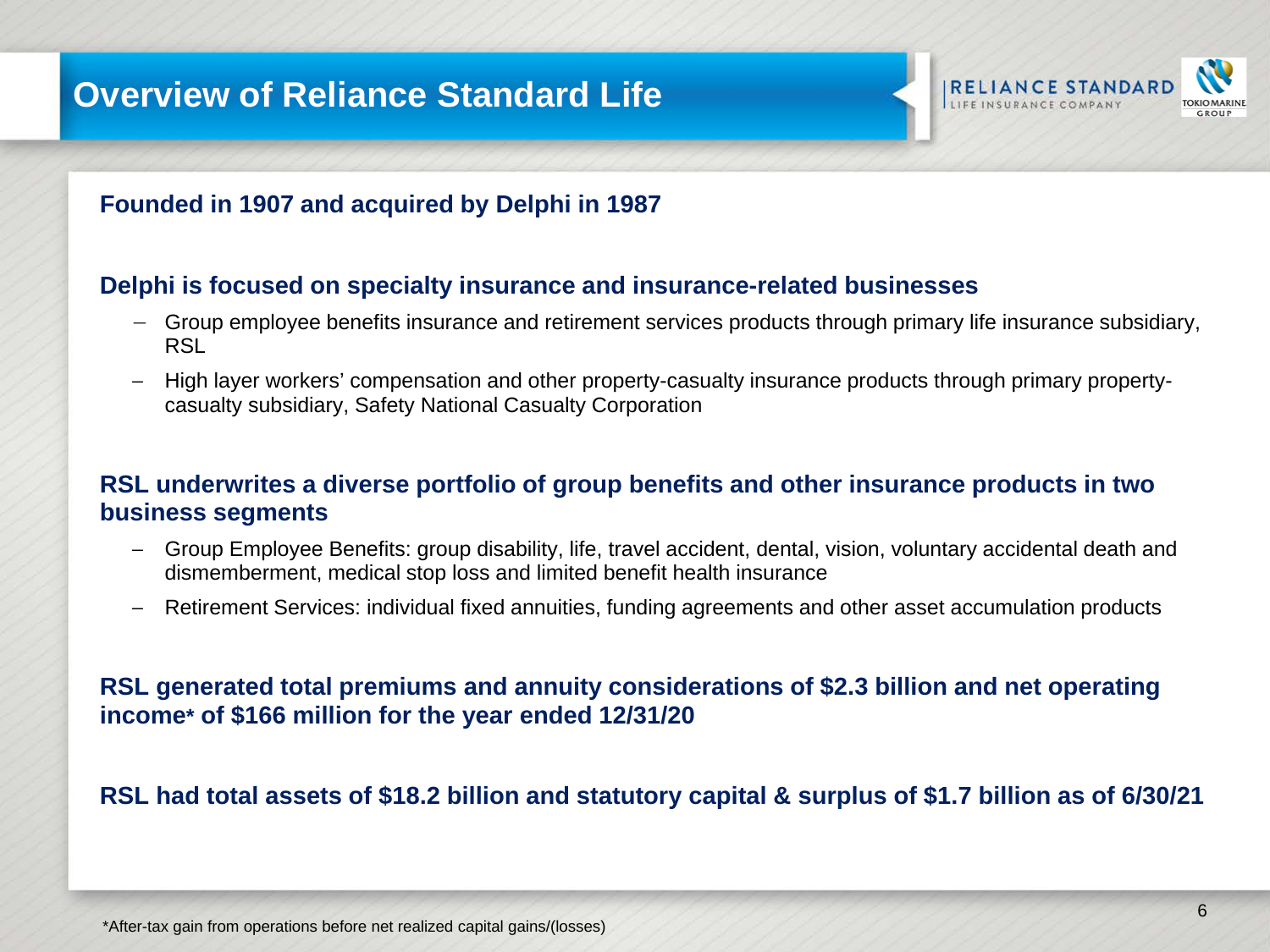### **Group Employee Benefits Segment Overview**





- **Group Disability**
	- − Long-Term Disability
	- − Short-Term Disability
- **Group Life / Accidental Death & Dismemberment**
- **Other Group Employee Benefits**
	- − Dental
	- − Vision
	- − Business Travel Accident
	- − Medical Stop Loss
	- − Limited Benefit Medical
	- − Critical Illness / Accident
	- − Absence Management Services (through Matrix affiliate)

**Target Market:** Smaller groups of 2 – 5,000 employees; focus on groups with <500 employees



#### **Products Earned Premiums & Fees by Product**



**Distribution:** Group employee benefit brokers and agents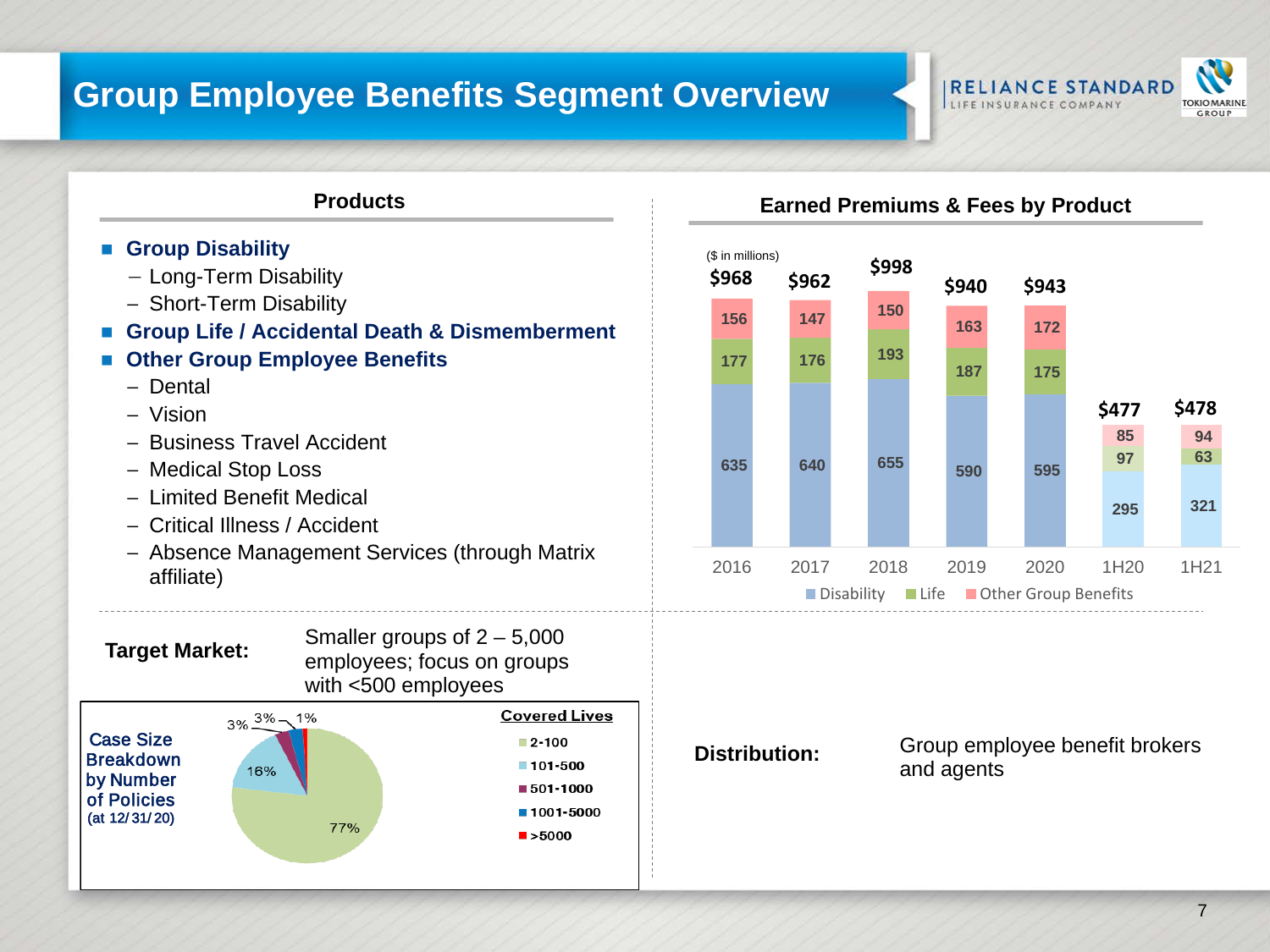### **Retirement Services Segment Overview**





 Since RSL's FABN program re-launched in April 2014, \$4.7 billion of fixed and floating rate notes have been issued (\$2.55 BN currently outstanding)

- "Plain vanilla" individual fixed annuities
- No variable annuities
- No living benefit or minimum withdrawal guarantees
- **All new SPDA sales are structured with surrender** penalties and/or market value adjustment features

**Withdrawal Characteristics of Annuity Reserves and Deposit Liabilities (6/30/21)**



Banks & **Broker** Dealers, 82%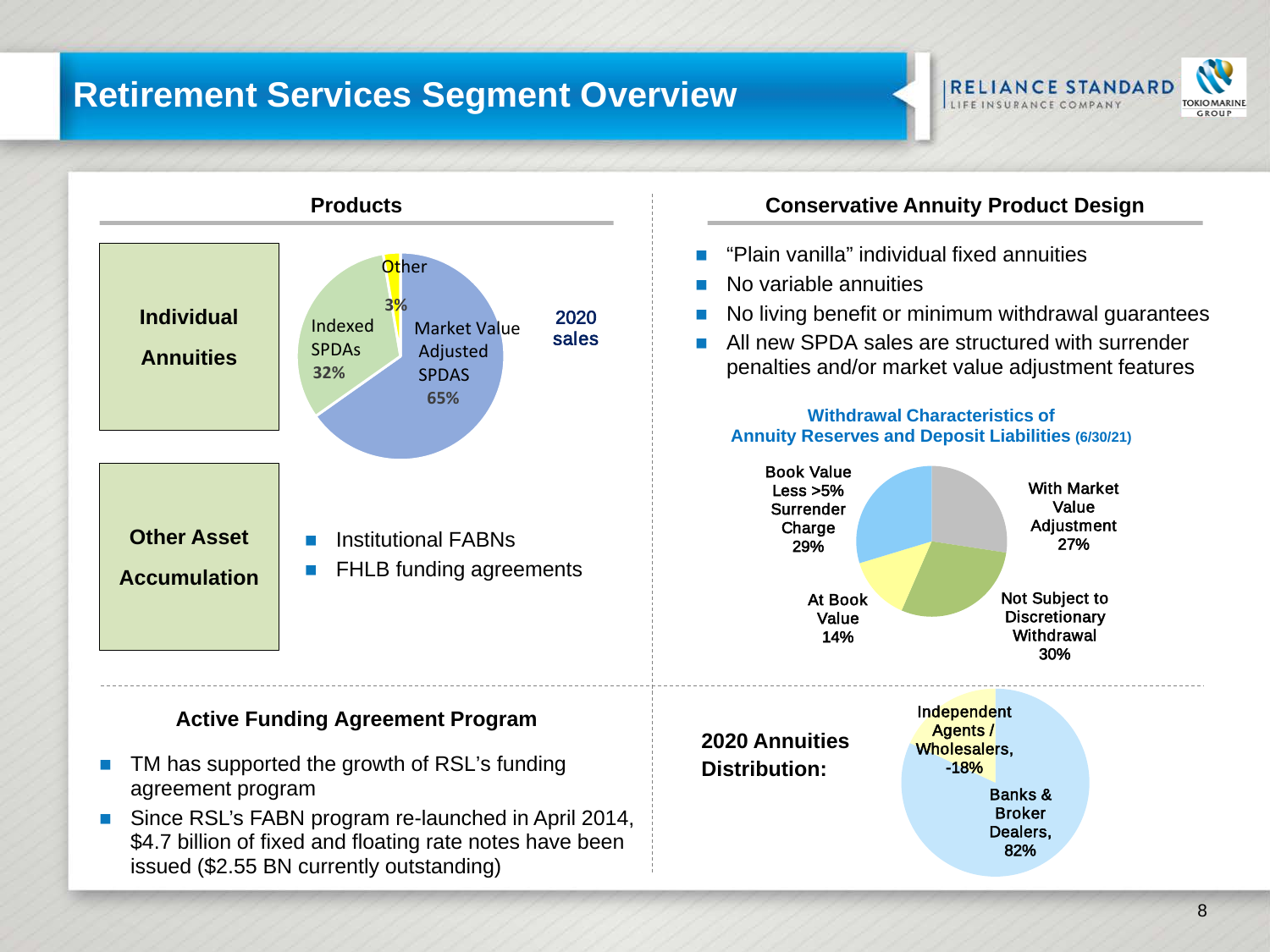**Steady Revenues**





#### **Net Investment Income**



**Excluding individual life insurance** 

\*\* A non-statutory accounting metric calculated by adding funding agreement issuances, which are accounted for under statutory accounting as deposits, to the premiums & annuity considerations reported under statutory accounting. Excludes reinsurance, FHLB short-term advances.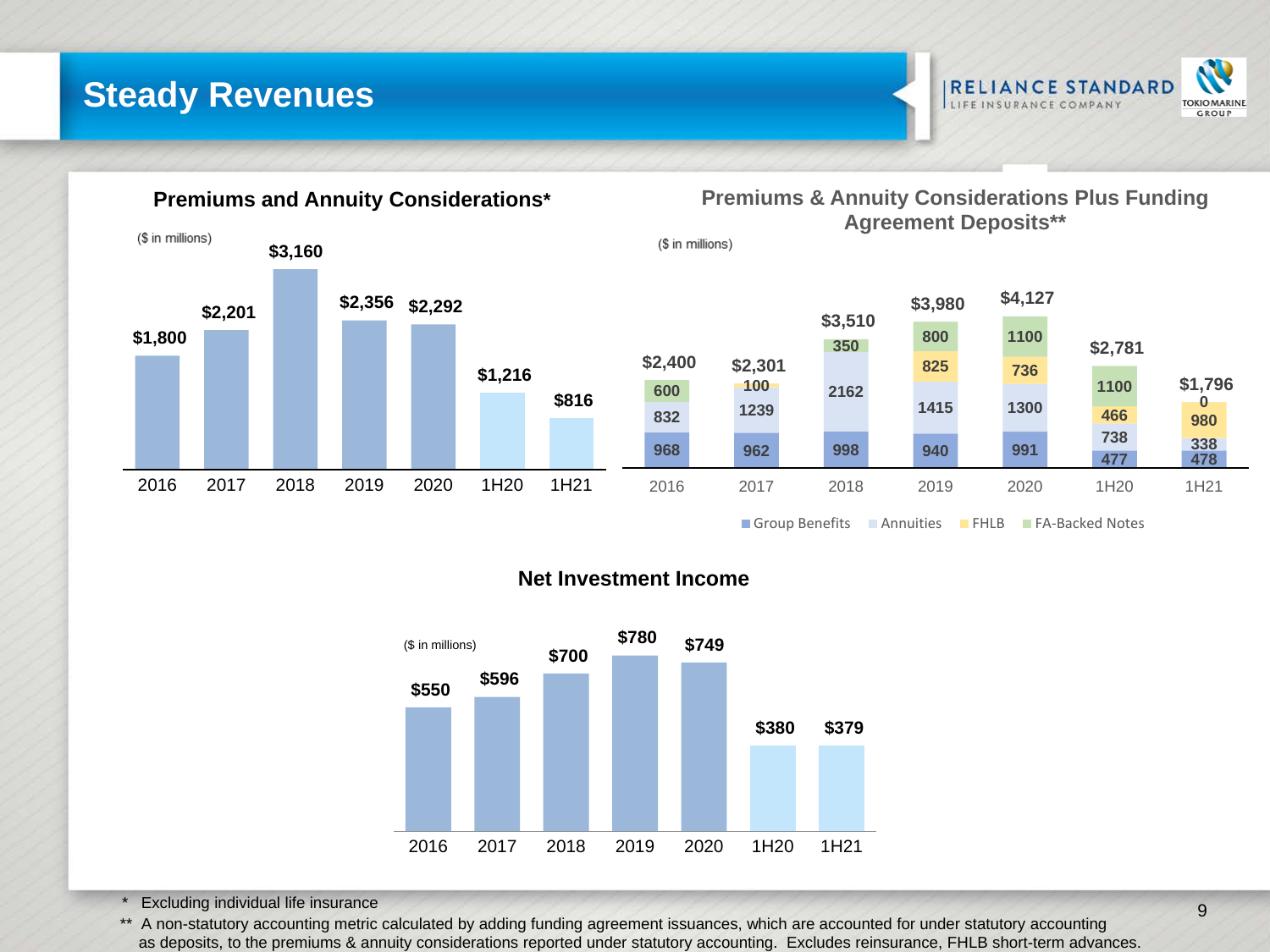### **Strong Capital Position**





**Capital & Surplus**

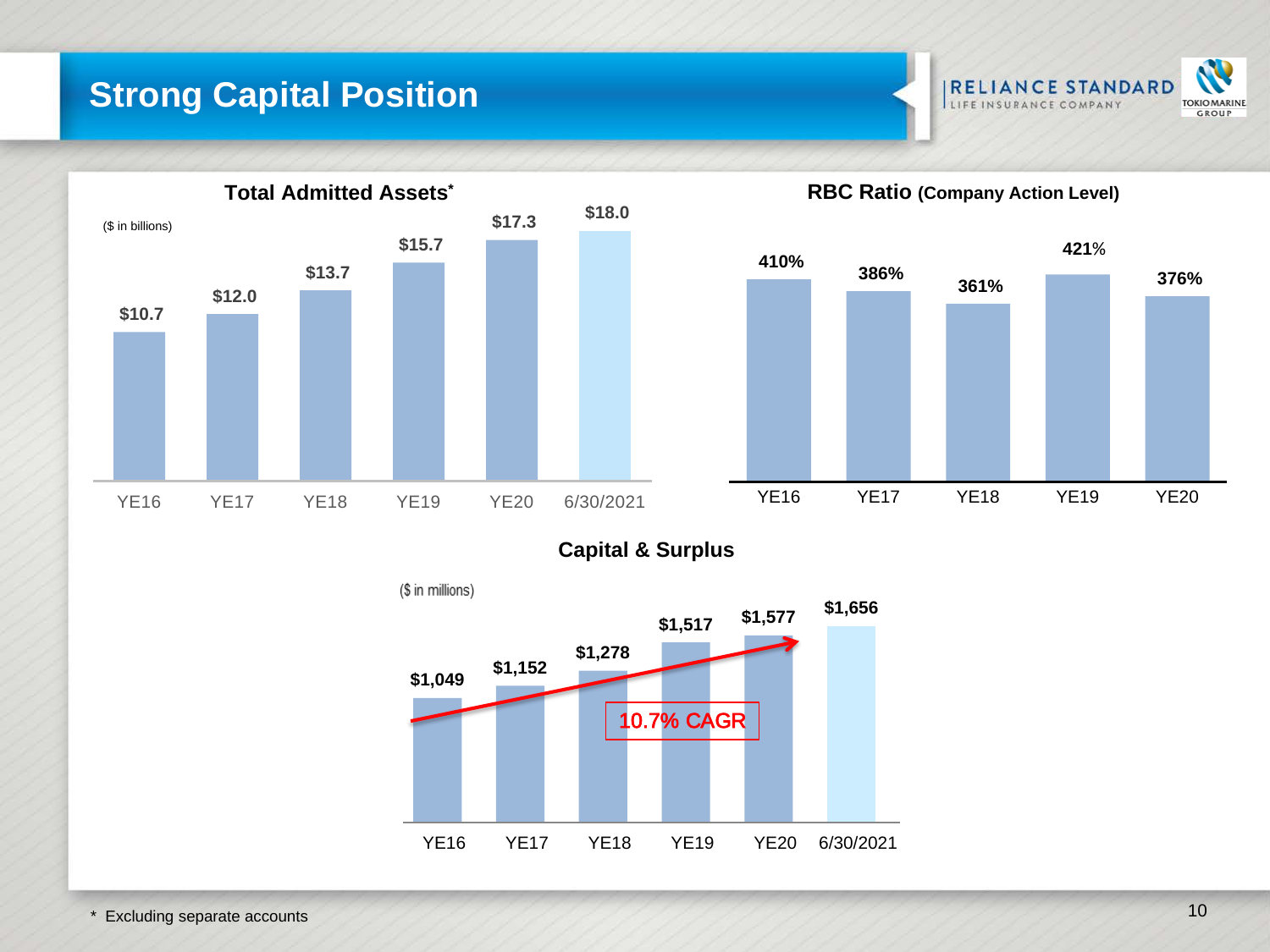

**RSL's 1H21 pretax operating gain declined YOY primarily due to lower investment yields, COVID-19 related group life claims and a drop in Retirement Services reported earnings because of lower annuity sales and the accounting treatment of indexed annuity options** 

**However, net income was up significantly because of a swing from realized investment losses in the turbulent market environment of 1H20 to realized gains in 1H21**

(\$ in millions)



**RSL Net Gain From Operations\***



**RSL Net Income**

Return on Surplus\*\* **23% 11% 17 % 17% 9% 17% 10% 19% 15% 5%**

After-tax gain from operations before net realized capital gains/losses

Return on beginning of year capital + surplus + AVR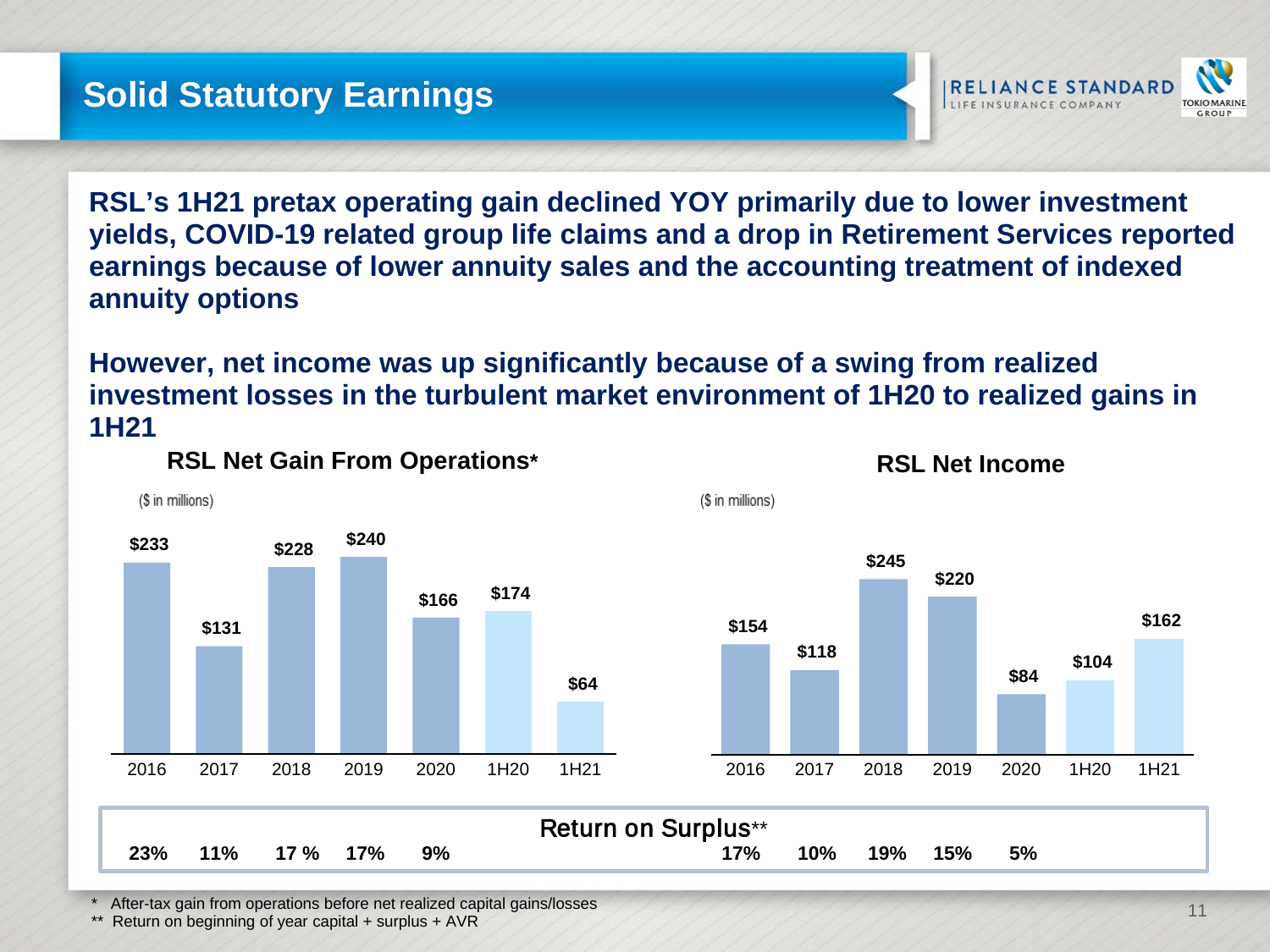

**Group Employee Benefits earnings were lower YOY in 1H21, primarily because of lower investment yields and a COVID-related increase in group life claims**

**The 1H21 Retirement Services net gain from operations was below 1H20 earnings, driven by lower annuity sales, lower investment yields and by the statutory accounting treatment of the options used to hedge indexed annuities**

#### **Group Employee Benefits Segment Net Gain from Operations**





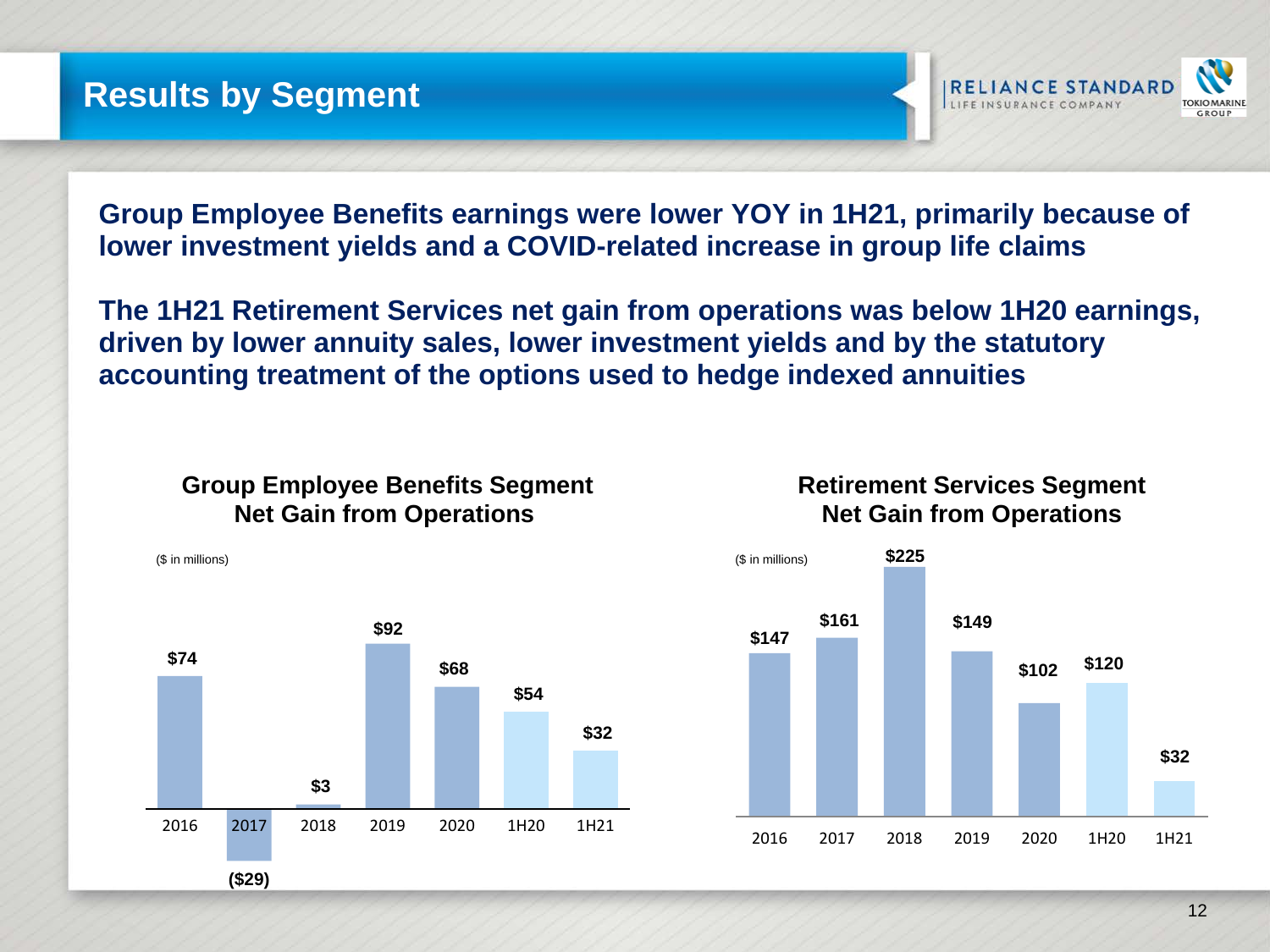

### **The statutory accounting treatment of the options used to hedge indexed annuities results in reported statutory earnings that can vary significantly from GAAP**

- Under statutory accounting, S&P 500 movements are reflected in the index credits assigned to indexed annuities and the resulting changes in policyholder account value reserves flow through operating income
- However, the offsetting gains or losses on the options bought to hedge this exposure go through surplus or realized gains rather than operating income

### **This can produce reported operating earnings volatility**

- Reported statutory pretax operating income for Retirement Services was \$44 million for 1H21 vs. \$148 million for 1H20
- Adjusting for the impact of the index credits results in a YOY differential of less than \$4 million



 $1H20$  1H21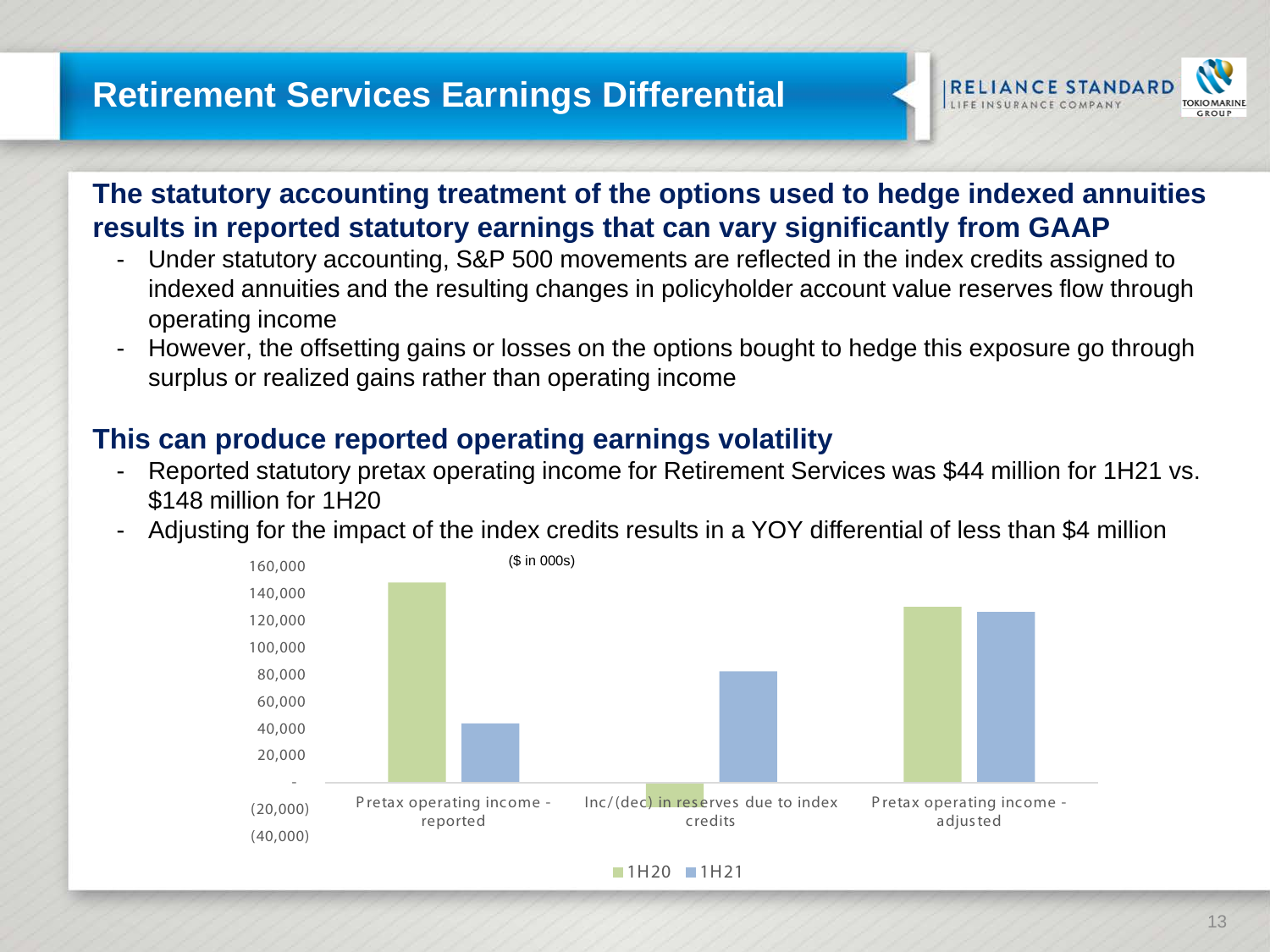### **COVID-19 Impact**



### **Although at the onset of the pandemic RSL expected a negative impact on premiums, earned premiums were essentially on plan in 2020**

- Employee Benefits earned premiums have run ahead of plan in 2021
- 1H21 annuity sales were significantly lower YOY because of the closure of distribution sites and as we maintained discipline in setting crediting rates in the continued low interest rate environment

### **The impact on Employee Benefits claims has been slightly better than RSL's predictions at the end of the first quarter of 2020**

- The group life loss ratio was elevated by COVID claims (\$37.4 million in incurred COVID group life claims in 1H21), but within the range RSL forecasted and in line with others in the industry
- As expected, there was little direct impact on long term disability claims (\$4.3 million in COVID claims in 1H21)
- We received short term disability claims from COVID-19 within the anticipated range (\$7.1 million in 1H21), but the impact was offset by lower incidence of accident-related and elective surgery claims



#### **Annuity spreads are still within RSL's target range**

- Crediting rates are evaluated on a weekly basis and adjusted as necessary
- Because of strong persistency, annuity reserves have grown and were on plan 1H21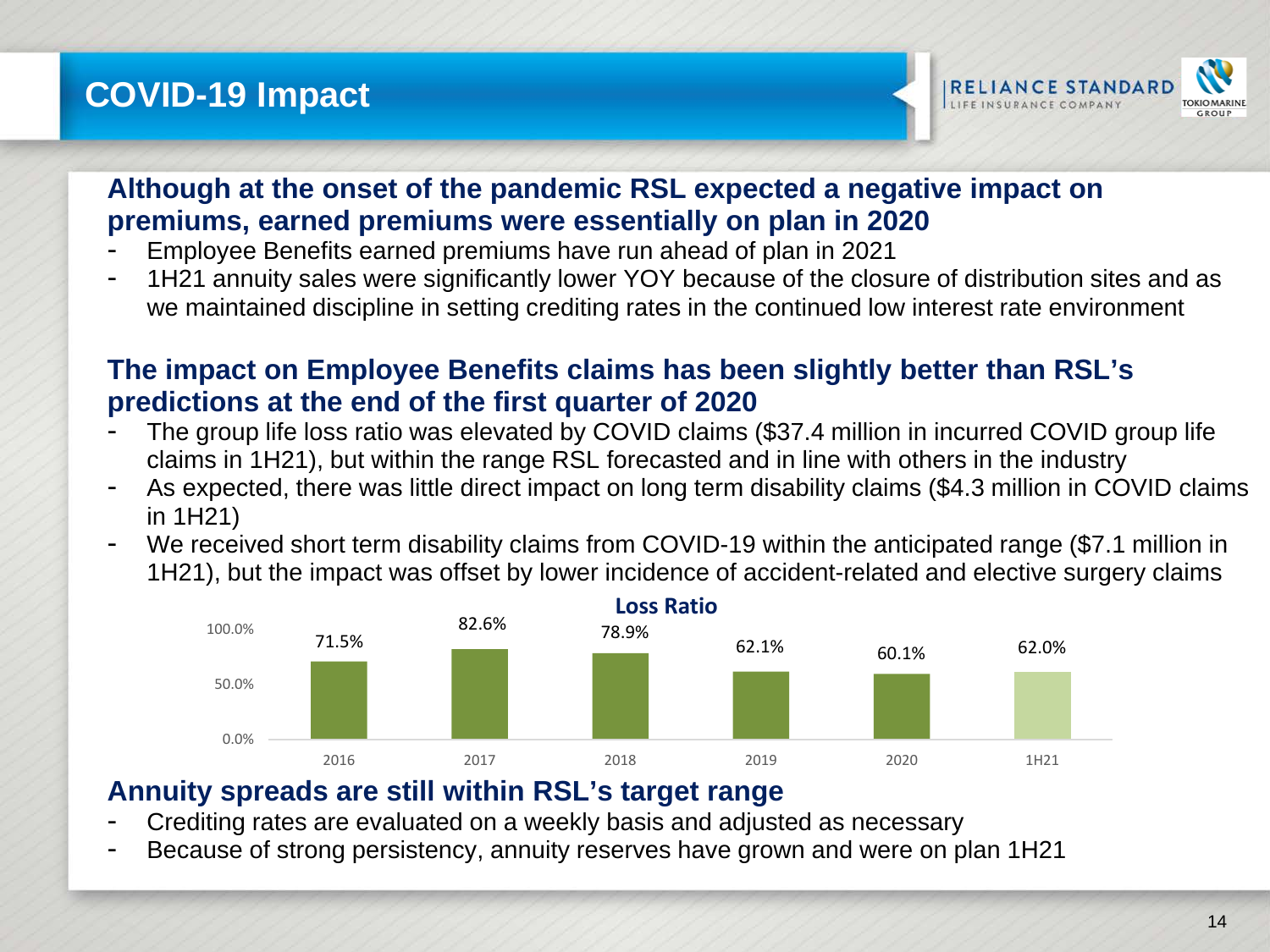### **Diversified Investment Portfolio**





#### **Pre-tax Investment Results**

| (\$s in millions)                     | 2018     | 2019     | 2020     | 6/30/21  |
|---------------------------------------|----------|----------|----------|----------|
| <b>Avg. Net Invested Assets</b>       | \$12,604 | \$14,098 | \$16,054 | \$16,965 |
| <b>Net Investment Income</b>          | 700      | 780      | 749      | 379      |
| <b>Weighted Avg. Annual Yield</b>     | 5.55%    | 5.53%    | 4.67%    | 4.47%    |
| <b>Total Return Annualized Yield*</b> | 5.45%    | 5.81%    | 3.94%    | 4.98%    |

\* Excluding realized and unrealized gains/(losses) on options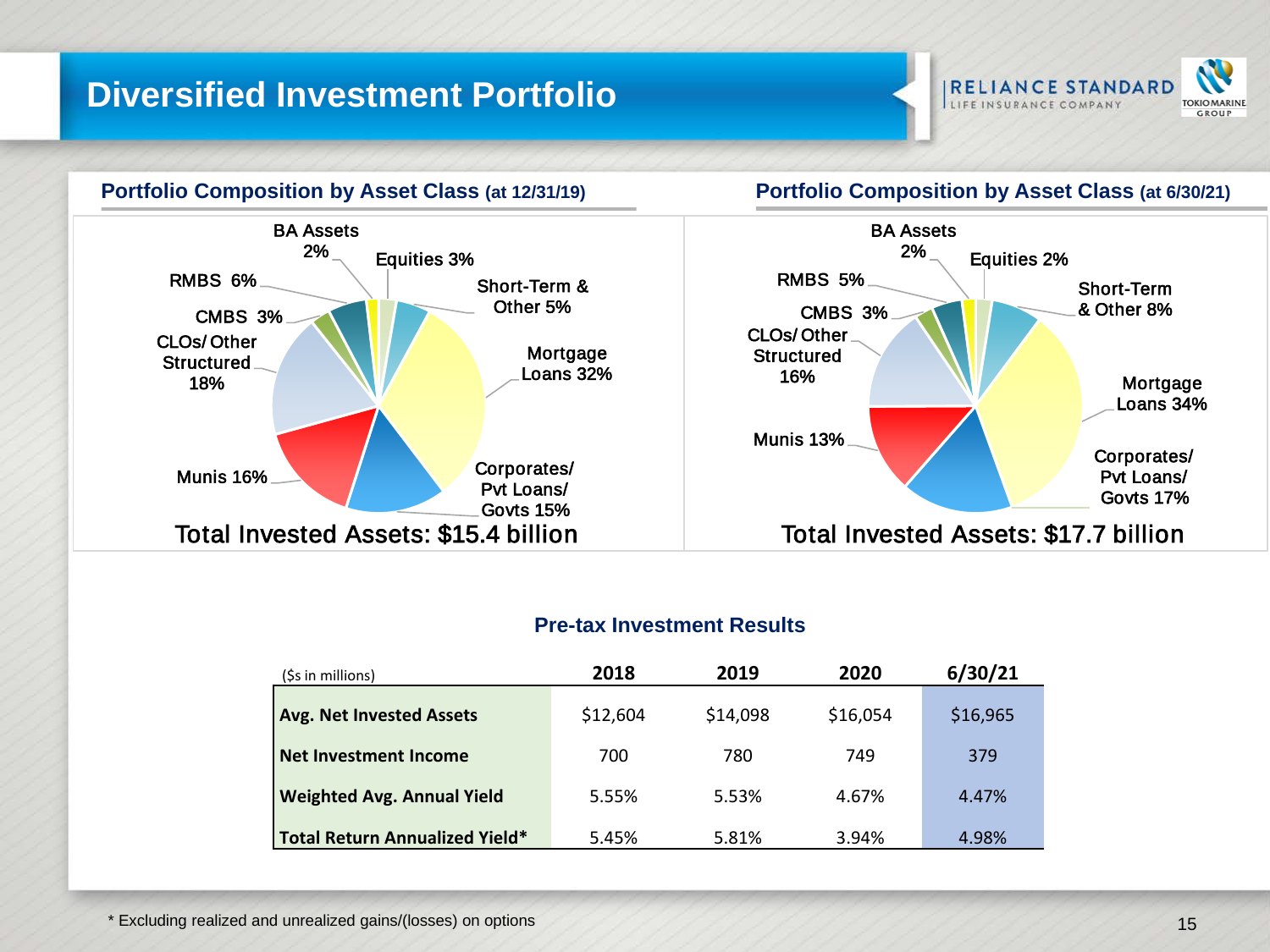### **Fixed Income Portfolio**



#### **Portfolio Composition by Rating\***

|                | % of Total         | % of Total         |                                  |              |
|----------------|--------------------|--------------------|----------------------------------|--------------|
| <b>NAIC</b>    | <b>Investments</b> | <b>Investments</b> | <b>Equivalent Ratings</b>        |              |
| Rating         | 6/30/2021          | 12/31/2020         | Moody's                          | S&P          |
| 1              | 23.1%              | 28.5%              | Aaa to A3                        | AAA to A-    |
| $\overline{2}$ | 18.4%              | 18.5%              | Baa1 to Baa3                     | BBB+ to BBB- |
| 3              | 5.2%               | 5.2%               | Ba1 to Ba3                       | BB+ to BB-   |
| 4              | 4.3%               | 3.9%               | B <sub>1</sub> to B <sub>3</sub> | $B+$ to $B-$ |
| 5              | 1.0%               | 1.2%               | Caa1 to Caa3                     | CCC          |
| 6              | 1.5%               | 1.0%               | Ca to C                          | CC to D      |

#### **Fixed/Floating Portfolio Breakout\* (at 6/30/21)**



#### **Fixed Income Composition by Industry (at 6/30/21)**

| (in \$ 000s)                   | Carrying    | % of Total          |  |
|--------------------------------|-------------|---------------------|--|
|                                | Value       | <b>Fixed Income</b> |  |
| Banking                        | 247,621     | 2.6%                |  |
| <b>Basic Industry</b>          | 275,044     | 2.9%                |  |
| Capital Goods                  | 59,180      | 0.6%                |  |
| Communications                 | 263,522     | 2.8%                |  |
| <b>Consumer Cyclical</b>       | 341,442     | 3.6%                |  |
| <b>Consumer Non-Cyclical</b>   | 371,338     | 3.9%                |  |
| Electric                       | 129,729     | 1.4%                |  |
| Energy                         | 155,686     | 1.6%                |  |
| Finance                        | 167,815     | 1.8%                |  |
| Insurance                      | 170,977     | 1.8%                |  |
| <b>Natural Gas</b>             | 94,138      | 1.0%                |  |
| <b>Real Estate</b>             | 71,483      | 0.8%                |  |
| Technology                     | 146,114     | 1.5%                |  |
| Transportation                 | 71,817      | 0.8%                |  |
| Mortgage-Backed Securities     | 1,303,640   | 13.8%               |  |
| <b>Asset-Backed Securities</b> | 2,791,340   | 29.5%               |  |
| U.S. & State Government        | 2,406,410   | 25.4%               |  |
| <b>Foreign Government</b>      | 297,995     | 3.1%                |  |
| Other                          | 100,187     | 1.1%                |  |
| <b>Total Fixed Income</b>      | \$9,465,478 | 100.0%              |  |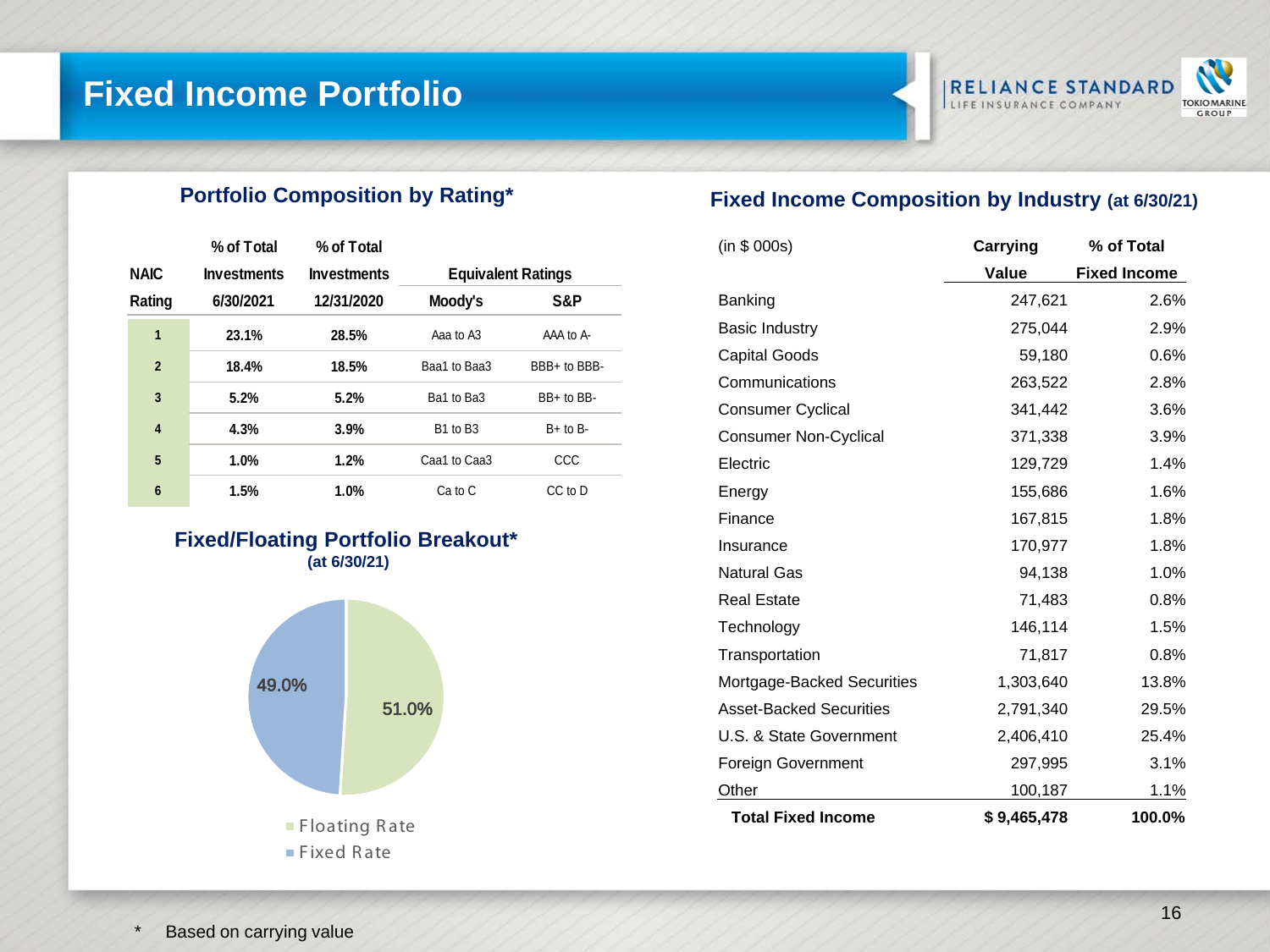### **Mortgage Portfolio**



- **Well diversified portfolio with an average loan to value at 6/30/21 of 60.3%**
- **Have grown the portfolio by adding fixed rate mortgages, which tend to be for stabilized properties, as well as residential mortgages**
- **Have agreed to loan modifications provided sponsor demonstrates good faith (e.g., continuing to pay taxes and maintenance or paying several months' interest upfront)**
- **As of 6/30/21 there were no commercial mortgage loans under forbearance terms**



**Mortgages by Geographical Region**



- **E.** South Central
- South Atlantic
- **New England**
- W. South Central
- Mountain
- **E.** North Central

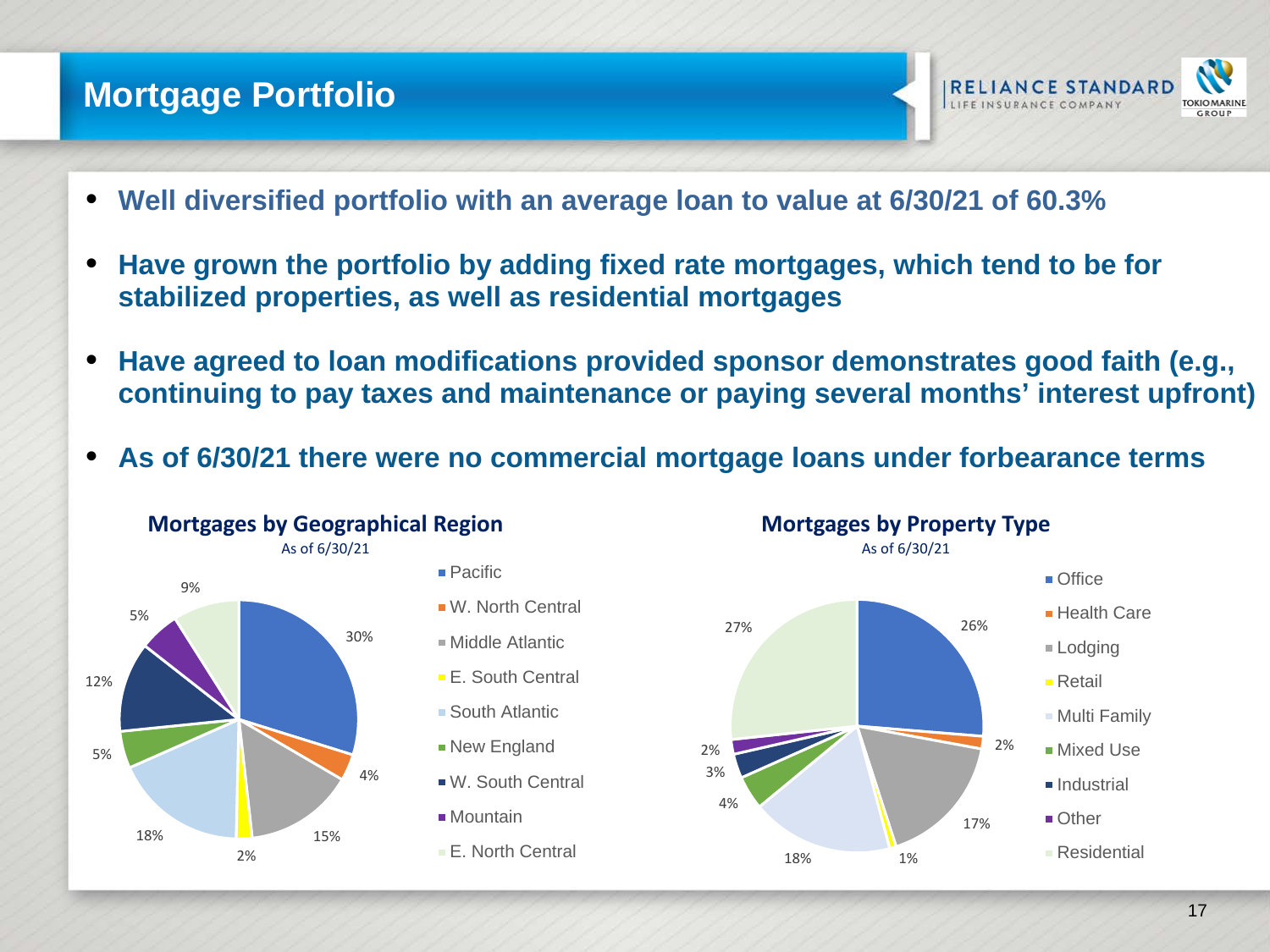



- A member of the Tokio Marine Group, a premier global financial services firm
- **Explicit capital support from Tokio Marine to RSL**
- Strong financial position
- Track record of consistent capital growth
- Growing and profitable retirement services business as well as attractive employee benefits niche market
- Diversified investment portfolio
- Well-positioned to weather continued COVID-19 impacts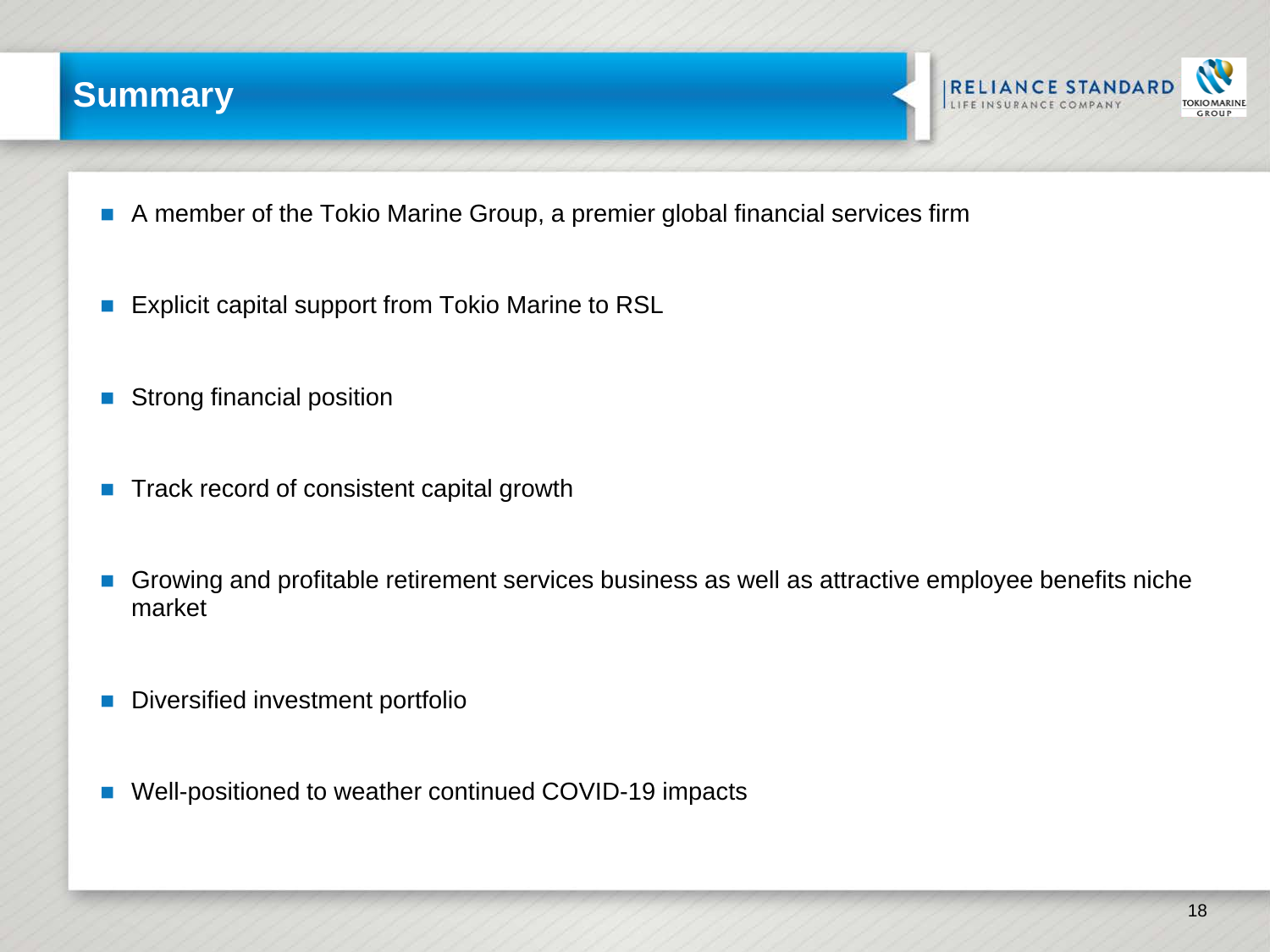



## **Appendix**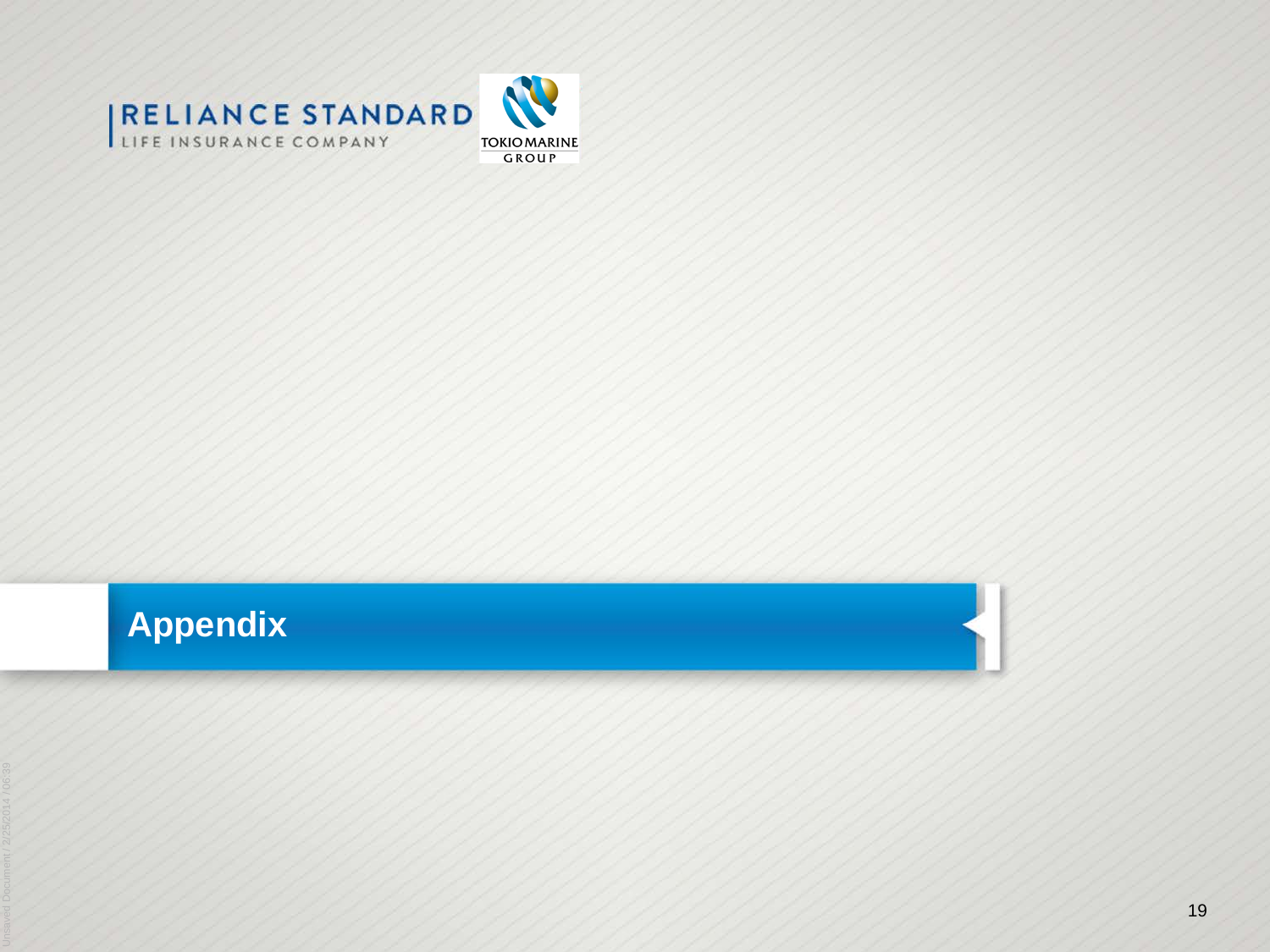### **Experienced Management Team**



| <b>Reliance Standard Life</b>                   | Years at RSL/Delphi |
|-------------------------------------------------|---------------------|
| Chris Fazzini (President, CEO Group Benefits)   | 36                  |
| Tom Burghart (EVP, CEO Retirement Services)     | 40                  |
| Tom Lutter (CFO and CRO)                        | 4                   |
| Mark Marsters (COO, Group Benefits)             | 3                   |
| John Albanese (SVP, Chief Information Officer)  | 4                   |
| Scott Boutin (SVP, Chief Claims Officer)        | 3                   |
| Luce Giroux (SVP, Chief Pricing Officer)        | 7                   |
| Todd Elliott (SVP, Group Sales)                 | 18                  |
| Robin Harris (SVP, Chief HR Officer)            | $\overline{4}$      |
| David Shaw (SVP, Chief Underwriting Officer)    | 3                   |
| Dave Whitehead (SVP, Retirement Services)       | 37                  |
| <b>Delphi Financial Group</b>                   |                     |
| Donald Sherman (President & CEO)                | $19*$               |
| Stephan Kiratsous (EVP and CFO)                 | 9                   |
| Chad Coulter (SVP, General Counsel & Secretary) | 29                  |
| Nita Savage (SVP, Finance & Operations)         | 16                  |
| Vincent Kok (Chief Investment Officer)          | 10                  |

\* Includes service on Delphi's Board of Directors prior to joining as President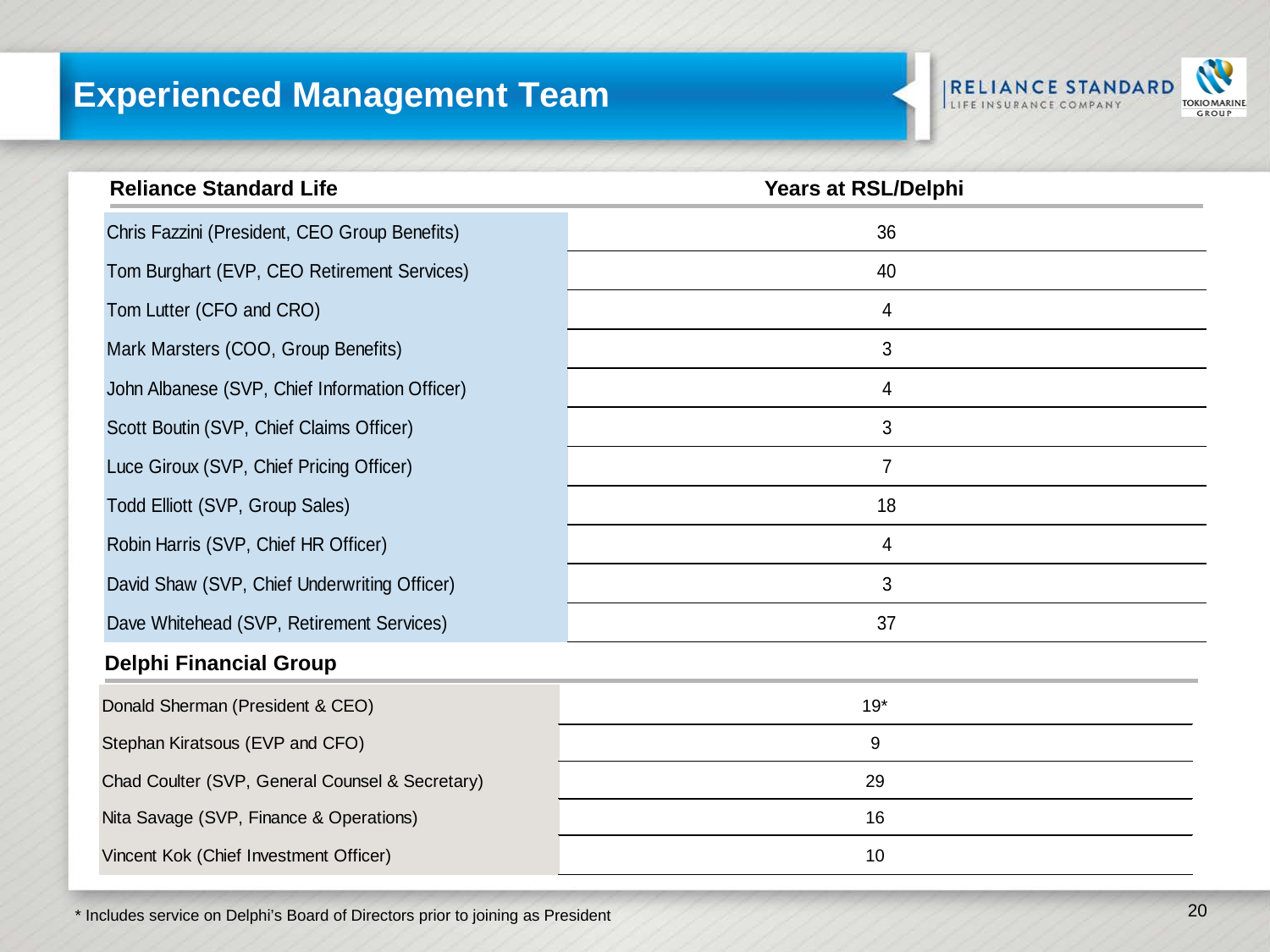### **Financial Summary**



| (\$s in millions)                                             |                    |                    |                    |                    |                    |                  |
|---------------------------------------------------------------|--------------------|--------------------|--------------------|--------------------|--------------------|------------------|
|                                                               | 2016               | 2017               | 2018               | 2019               | 2020               | 6 Mos 2021       |
| <b>Income Statement Data:</b>                                 |                    |                    |                    |                    |                    |                  |
| Premiums and Annuity C onsiderations<br>Net Investment Income | \$1,801.1<br>550.0 | \$2,202.8<br>595.9 | \$3,160.5<br>700.0 | \$2,356.0<br>779.6 | \$2,291.9<br>749.1 | \$815.8<br>379.5 |
| O ther                                                        | 30.2               | 29.6               | 29.9               | 23.6               | 23.7               | 13.6             |
| <b>Total Revenues</b>                                         | 2,381.4            | 2,828.2            | 3,890.4            | 3,159.2            | 3,064.8            | 1,208.9          |
| Net A/T G ain from O perations, before                        |                    |                    |                    |                    |                    |                  |
| Realized C apital G ains/(Losses)                             | 221.0              | 131.1              | 227.7              | 240.1              | 165.9              | 63.8             |
| Net Income                                                    | \$154.0            | \$118.3            | \$245.1            | \$220.5            | 84.3               | 161.9            |
| <b>Balance Sheet Data:</b>                                    |                    |                    |                    |                    |                    |                  |
| (as of $12/31$ )                                              |                    |                    |                    |                    |                    | At 6/30/21       |
| <b>Invested Assets</b>                                        | \$10,480.2         | \$11,732.5         | \$13,424.9         | \$15,436.1         | \$17,021.5         | \$17,706.7       |
| <b>Total Assets</b>                                           | 10,896.8           | 12,172.5           | 13,875.0           | 15,902.9           | 17,528.5           | 18,232.8         |
| <b>Total Liabilities</b>                                      | 9,847.4            | 11,020.5           | 12,596.8           | 14,385.7           | 15,951.3           | 16,576.4         |
| C apital and S urplus                                         | \$1,049.3          | \$1,152.0          | \$1,278.3          | \$1,517.1          | \$1,577.2          | \$1,656.3        |
| Cap. & Surplus + Asset Val. Reserve                           | 1,145.0            | 1,314.3            | 1,440.5            | 1,817.1            | 1,899.8            | 2,108.3          |
| O perating Leverage Ratio*                                    | 8.60x              | 8.39x              | 8.74x              | 7.92x              | 8.40x              |                  |
| RBC Ratio**                                                   | 410%               | 386%               | 361%               | 421%               | 376%               |                  |

(\*) The operating leverage ratio is calculated by dividing total liabilities by Capital+Surplus+AVR 21

(\*\*) The risk based capital ratio is calculated annually by dividing total adjusted capital by 200% of the authorized control level risk-based capital